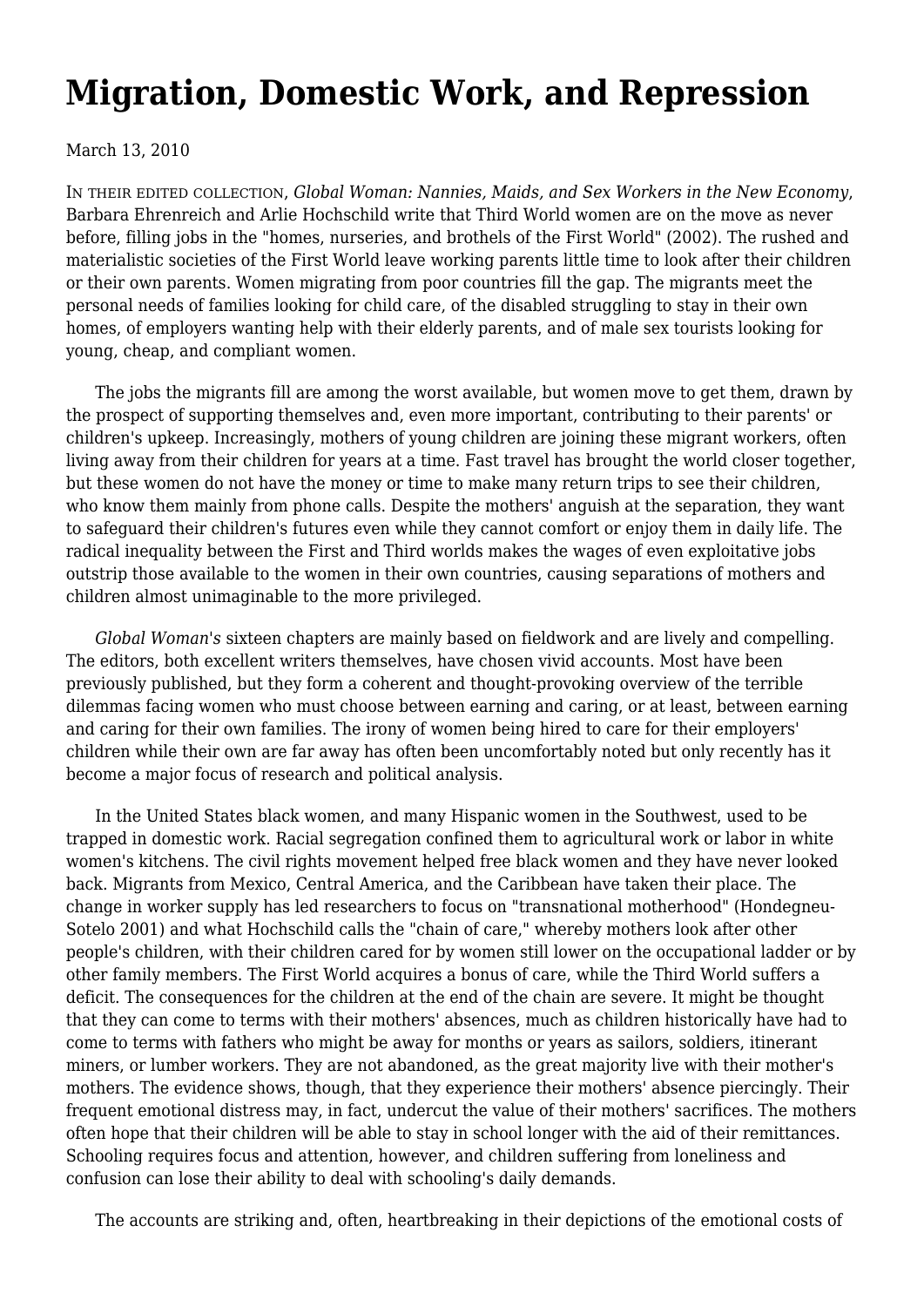women's migratory strategies. *Global Woman* is thought provoking, without falling into the stance of seeing all employers as monsters, far removed from the people who might be reading the book. The authors argue that the current arrangements exact a huge price from the women doing care work, while also reinforcing gender boundaries in the First World. Couples able to hire caregivers no longer need to struggle over the division of labor, leading feminists to downplay efforts to create gender equality in housework and child rearing. The analysis, though, does not fully address a core question: Is the transfer of care workers from poor countries to rich ones really qualitatively new, as Ehrenreich and Hochschild suggest, or does it replicate older patterns? Or, to put it another way, is what we are seeing today another twist in the long saga of women migrating for domestic work, or are there new, and even more disturbing elements in the picture we are witnessing?

 There is no doubt that domestic work has long served as a travel ticket. With all the hardships and loneliness it entails, it has offered women around the globe a chance to break from home with the knowledge that they could almost certainly be employed — and quickly — if they chose to move. They did not actually need to speak the employers' language (although it helped); they did not need education, or experience, or references, although these could land them higher in the (limited) hierarchy of jobs in other people's homes. Women with few opportunities at home could bravely strike out, whether it was Scandinavians migrating to the American Midwest, Irish women fleeing famine and despair to America's big cities, or English women taking vast voyages to Australia, knowing they would likely never see their families or homes again. For women around the world, domestic work has been the always-available job. Hateful though it might be, women knew that they could very likely find work within a week, and not even need a home. They could start out living in the employers' home, at their mistresses' beck and call from early until late, and could, if lucky, gradually establish themselves and move to their own dwelling, even if only a room.

 There was, however, a key difference between women choosing to migrate and those suffering from racial oppression in their homelands. For white immigrants, domestic work proved a starting point. For black women, and Hispanic women in the U.S. southwest, it was more often a sentence to hard labor under the eyes of white mistresses. Their mistresses did not work themselves, but had the leisure to exercise their dominance as arbitrarily, pettily, and ruthlessly as they wished. These women did not suffer just under the tyranny of their mistresses, but also under state-enforced repression. Employers were bolstered by this state backing. Generations of black and Hispanic women were confined in the occupation, unable to break out of it until the civil rights movement brought strides toward equality. Significantly, it required political mobilization, and the partial dismantling of state repression, to also break the power and dominance of employers.

GIVEN THE HISTORIC TIES between migration and domestic work, are Ehrenreich and Hochschild justified in seeing women's global migration for care work as being new in its scope and range? Answering this question requires first considering what kinds of work are encompassed in the general designation "care work." Perhaps new forms of care work are emerging on the global stage. To some extent this is true, but the great bulk of careworkers are domestic workers of one description or another, whether primarily house cleaners, children's caregivers, or attendants for the elderly, the disabled, or the sick. Overwhelmingly, they work in private homes, as jobs in more formal settings tend to go to those with greater entitlements in the societies where they work.

 *Global Woman* does not just consider domestic workers, but also sex workers. In amalgamating analysis of domestic workers (whether house cleaners or caregivers) and sex workers, Ehrenreich and Hochschild make an analytical point that all these types of workers labor to meet the personal needs, however, defined of those people in the First World with the money to buy such services and the power to exercise some measure of domination over others.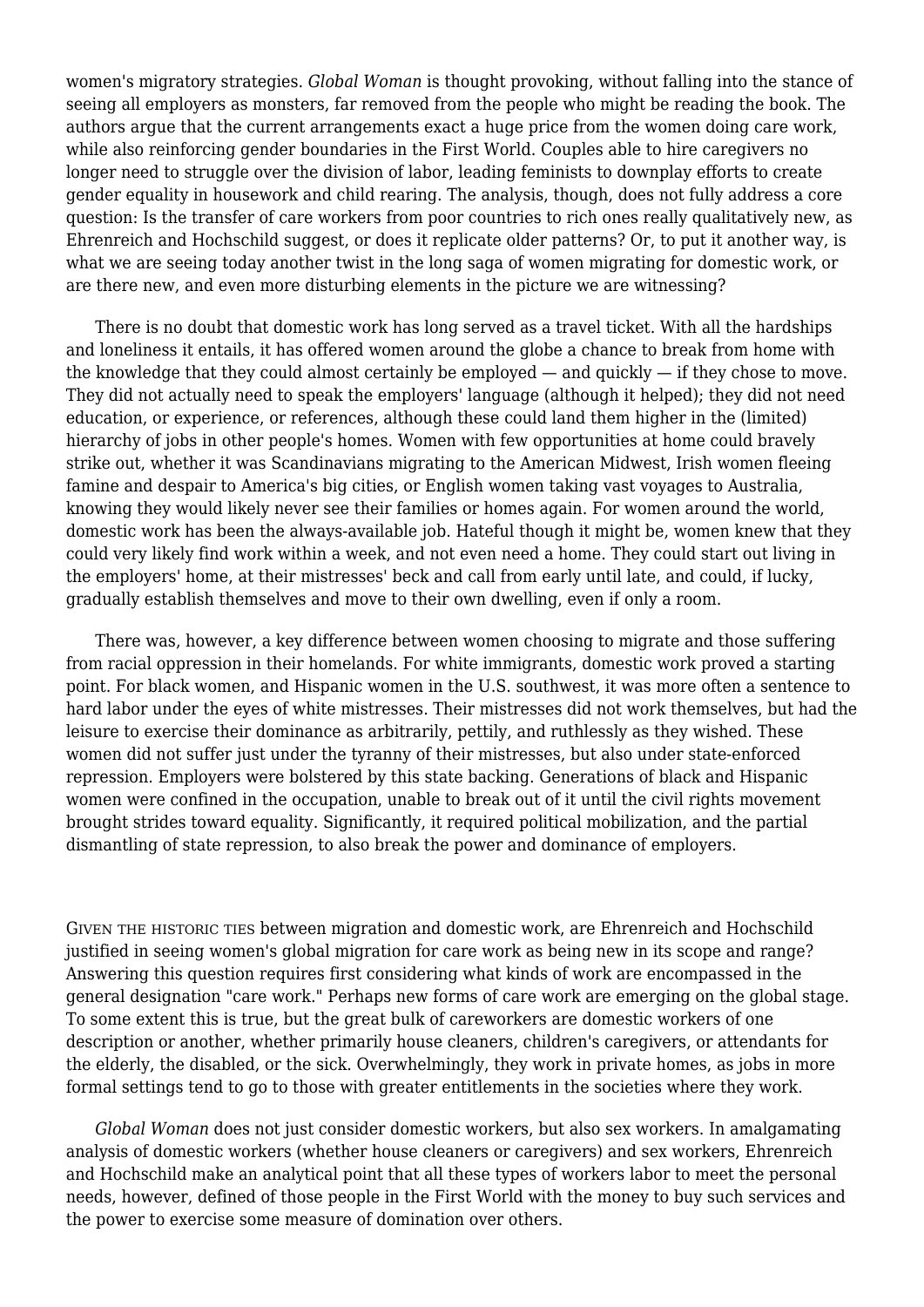This point is well taken, but it should be borne in mind that sex workers occupy a small niche compared to domestic workers. Their numbers are hard to estimate, but they probably contribute little to the great migratory streams of women flowing to richer countries to work in private houses. While trafficking of women as sex workers across international borders does occur, and attracts much attention from international agencies (Renton 2005), sex tourism provides a convenient alternative for men, with the "entertainment" industry merging into sexual provision in many locations (Sassen 2002). Domestic work must be done in the employers' home. Sex work can easily be done in the workers' home countries. Men seeking sex often have the freedom and money to go to them. Thailand occupies the unenviable position of being a major destination for such sex tourism. Impoverished families in the drought-ridden north send their young daughters to Bangkok to become prostitutes (Bales 2002). The lure of sex tourism in the country can be seen in male predominance among tourists. In 2003, male visitors to Thailand from the wealthy nations of the United States, Britain, Japan, and France outnumbered female visitors by two to one, a gender disparity unique among major tourist destinations (Renton 2005). In reading about sex tourism for this review, I googled "sex tourism and Thailand" and quickly discovered how easy it is for tourists to receive all the information they need on how to find what they want in the country.

 Despite the importance of sex tourism in certain areas, most care work is, in fact, domestic work. As such, it can be analyzed in relation to the great historic migratory flows that led women from their homes in rural areas, or in impoverished countries, to richer areas where domestic work offered a ready — if unappealing — fallback. The flows themselves are not new. There are, however, three features of the current situation that are distinctive compared to earlier patterns and that may justify Ehrenreich and Hochschild's contention that we are witnessing a new era in the transfer of care work from the Third to the First World. These features of the current situation operate to the detriment of women migrating for care work.

 First, most migratory streams in the past involved women who settled in their new countries. When they left, they were unlikely to return to their home countries. There is reason to think that returning home was rarer for them than for male migrants. Male migrants could make money and then could return to win a younger bride. Female migrants, though, were more likely to find themselves aged out of the marriage market by the time they had established an economic foothold in their new country. This presumably reduced their incentive to return to their homelands. Women were also unlikely to leave husbands or children behind, as did some men, so in this respect, too, they had less incentive to return. They either maintained themselves independently in their new country, as did many Irish women in America (Diner 1994), or they found husbands in their new homes. In either case, settlement offered them an important option.

 The situation of many women migrants today is different. While they continue to be more likely to settle abroad than are male migrants (Ehrenreich and Hochschild 2002: 21), many women are going to countries where they are not allowed to establish permanent homes. Those who come to the United States, even if illegally, can merge into the their large co-ethnic communities. Settlement thus remains a live option. Women migrants to Malaysia, the Middle East, Singapore, or Hong Kong have far less chance of creating new homes.

 These women are modern-day indentured servants but ones who cannot redeem themselves through labor, eventually reaching freedom. Instead, they contract themselves out for specified periods. In economic downturns, they can be repatriated (Huang and Yeoh 1996: 484). As transient workers, they are highly vulnerable. They cannot gradually establish themselves, increasing their ties and resources; instead, they remain legally and socially outside the pale in their new societies. They are not on the low end of a continuum of resources and rights, but entirely outside the system of claims on society.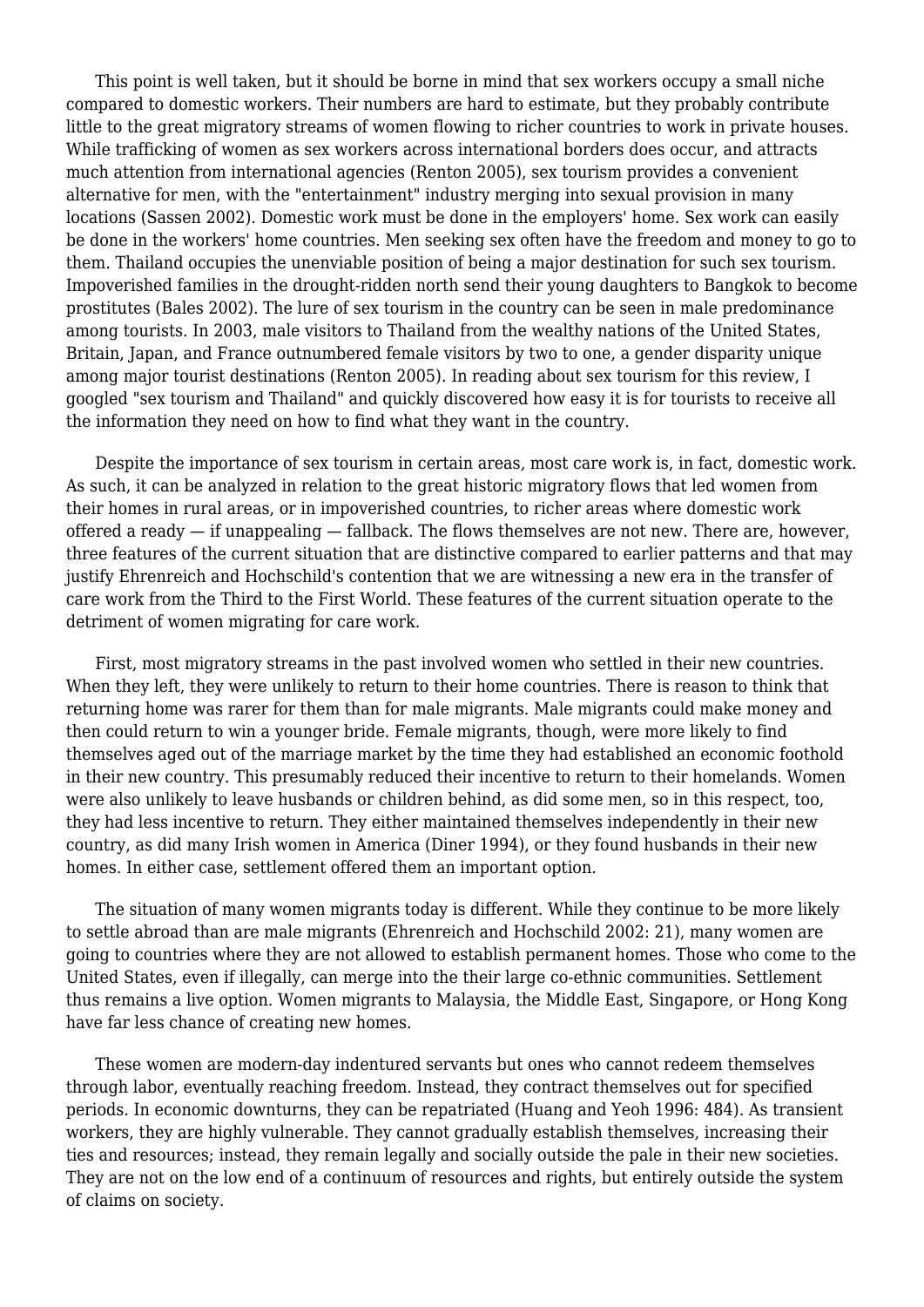The second thing that is new in domestic workers' situation is that states play a larger role in regulating and channeling their migration than in the past. This can be highly negative for domestic workers. Migrants to the United States may move to the country illegally and this can impose its own costs in terms of lack of rights and fear of deportation. There are advantages to operating beneath the government radar, however, including the possibility of simply merging into established immigrant communities. This is much harder for women in societies where governments both foster and regulate immigration. Many migrants move from impoverished Asian societies to rapidly developing ones. Almost every aspect of their migratory experience is government controlled and regulated. As an analyst of the migration of Filipina and Indonesian women's migration to Malaysia writes, "The migration of peoples is not a new phenomenon in Asian history. What is new is the degree of overt state support for the transnationalization of migrant or 'guest' workers" (Chin 1998: 94). Countries where development has stalled actively foster women's migration as domestics. They aim to reduce tensions at home by sending some of the unemployed, or underemployed, abroad; they also want the women's remittances to bolster cash flows into the country. Such remittances are crucial to countries such as the Philippines, Sri Lanka, and Bangladesh (Chin 1998: 100). Many of the receiving countries also act aggressively to regulate the women's entry and control them once they arrive. Their regulations can be highly intrusive. In Singapore, for example, migrant domestic workers must submit every six months to medical tests for pregnancy or venereal diseases (Huang and Yeoh 1996: 485).

 Those women migrating from Asian countries to other Asian countries or the Middle East do not receive protection from either their own governments or those where they do their work. If employers abuse or confine them, they get little or no assistance from their own embassies. Worse, if domestic workers appeal to police for help, they are often accused of theft and are themselves imprisoned (Haddad 1999). The level of abuse and dehumanization the women suffer can reach horrific levels. While conditions vary, it is not uncommon for the women to endure conditions of semi-slavery, unable to freely leave their employers' houses. Often their passports are confiscated. Many cannot use the telephone without their employers' permission and some are not allowed to use the phone at all (Hung and Yeoh 1996: 485). The women are legally required to live with their employers (Chin 1998: 142). Often the women are given little food and everything they eat is tallied. The time they go to bed can be set; and they are never able to escape their employers' demands. With governments strictly regulating their stays, if they resist or try to leave their employers, they are likely to be deported. Rather than risk this, most remain submissive, at least on the surface.

 *Global Woman* does not systematically analyze differences in the level of vulnerability experienced by domestic workers in different countries. Overall, however, the situation of those in the Middle East and many Asian countries is very bleak, even bleaker than what is often experienced by new arrivals in the United States and Western European countries. Not only are they at the bottom of rigid hierarchies, their jobs do not bring them any prospects of long-term betterment in the societies in which they work. Overwhelmingly, the women report that they do these jobs mainly for the money they bring. They focus on the money they send home more than on their own loss of personal freedom. New immigrants to the United States working in other people's homes can also experience high levels of exploitation and isolation, but they are likely to gradually adjust and come to recognize that they can find better employers than the ones they first encounter (Wrigley 1995).

 There is a third important way in which the situation of women migrants differs from in the past. Today more mothers of young children migrate without those children than used to be the case. The literature provides few examples of such migrations in the past. It is not clear exactly why this shift has taken place. One reason might be that until early in the twentieth century, infants could not be artificially fed without great risk to their lives (Apple 1987). Until formula was developed, the only option other than mothers' breastfeeding infants was to hire a wet nurse, but this choice was not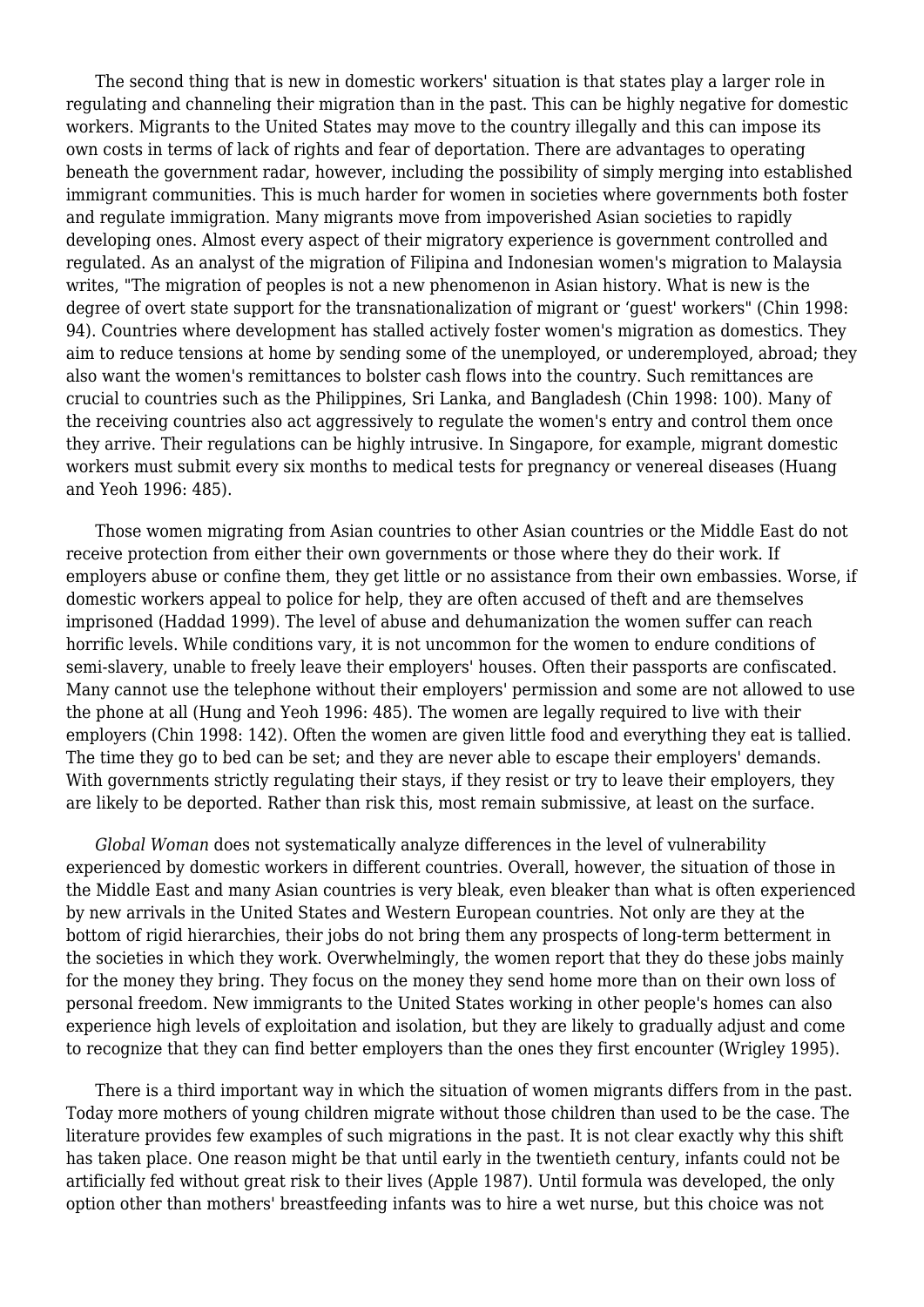available to the poor. Basically, mothers had to stay with infants, although in situations of desperate poverty they sometimes chose to earn outside the home to safeguard the family as a whole, even at the cost of infant lives (Tilly and Scott 1990). Leaving aside infants, there are traditions of mothers migrating without children in the Caribbean; in former slave areas, including the Caribbean, longstanding poverty required mothers to rely heavily on their own earnings, which sometimes required migrating.

 This pattern now appears to be spreading in many parts of the globe. In Mexico and Central America, for example, increasing numbers of mothers leave for the United States, either with or without their husbands. Sometimes they send for their children after they have established themselves; sometimes after many years in the United States they create new relationships and new families; sometimes they return to Mexico to rejoin their children. It is possible that this option appeals most to women whose marriages are faltering. While once they might have had no choice but to stay put, enduring loneliness or abuse within the marriage, they now can now set out on their own. In the Philippines, where women's migration without husbands (or children) has become relatively common, such migration is sometimes called a "Filipino divorce" (Rhacel Salazar Parrenas, as cited by Ehrenreich and Hochschild 2002: 11).

 Recent research describes the emotional hardships of children left behind by migrating mothers. Some children fare better than others, with the difference perhaps due to the quality of care they received in their mothers' absence (Parrenas 2002). I have interviewed a number of Caribbean domestic workers in New York whose own mothers had earlier migrated to the United States without them while they were children. Most said that they had accepted their mothers' absences, understanding that they were sacrificing for them. Those domestic workers I interviewed who had left their own children described anguish and longing as dominating their years without their children. When they reunited with their children, often when the children were teenagers, some had trouble re- establishing connections, making the situation one of continuing sadness. Joanna Dreby, a sociology student at the CUNY Graduate Center, interviewed mothers and fathers who had migrated from Mexico to central New Jersey without their children. She then went to Mexico and, with the parents' permission, interviewed the children they had left behind. Although they remained firmly in the family circle, with nearly all cared for by their mothers' mothers, many suffered from emotional distress. This was particularly true for older children. Even though their mothers' earnings helped them stay in school, they had trouble concentrating. Many dreamed themselves of migrating. Their teachers worried about "migration fever" gripping their communities.

 Notably, Ehrenreich and Hochschild report that sociologist and migration expert Doug Massey found that mothers' migration without children did not seem to be fueled primarily by economic desperation. Instead, it seemed more related to the presence of manufacturing in the area, which may have raised the women's horizons and their awareness of their own earning capacity as individuals (28). A key change may be a decline in the sense of the family as the core economic unit and a gradual shift toward a more individual way of conceiving of earnings and life chances. And Dreby's finding that "migration fever" can grip entire communities also suggests that children begin conceptualizing of their own earning power as soon as they near the age when they could potentially strike out on their own. The mothers' choices may reverberate downward in ways they might not have intended.

 *Global Woman* drives home the realities underlying the care solutions found by the First World. These solutions do not address continuing gender inequalities in affluent countries and all too often rest on the exploitation and even dehumanization of the women who actually provide the care of children, the elderly, and the disabled in many First World households. Ehrenreich and Hochschild see the situation as new in the scope and range of the migration undertaken by Third World women migrating for jobs as careworkers to more privileged countries, creating care deficits in their own